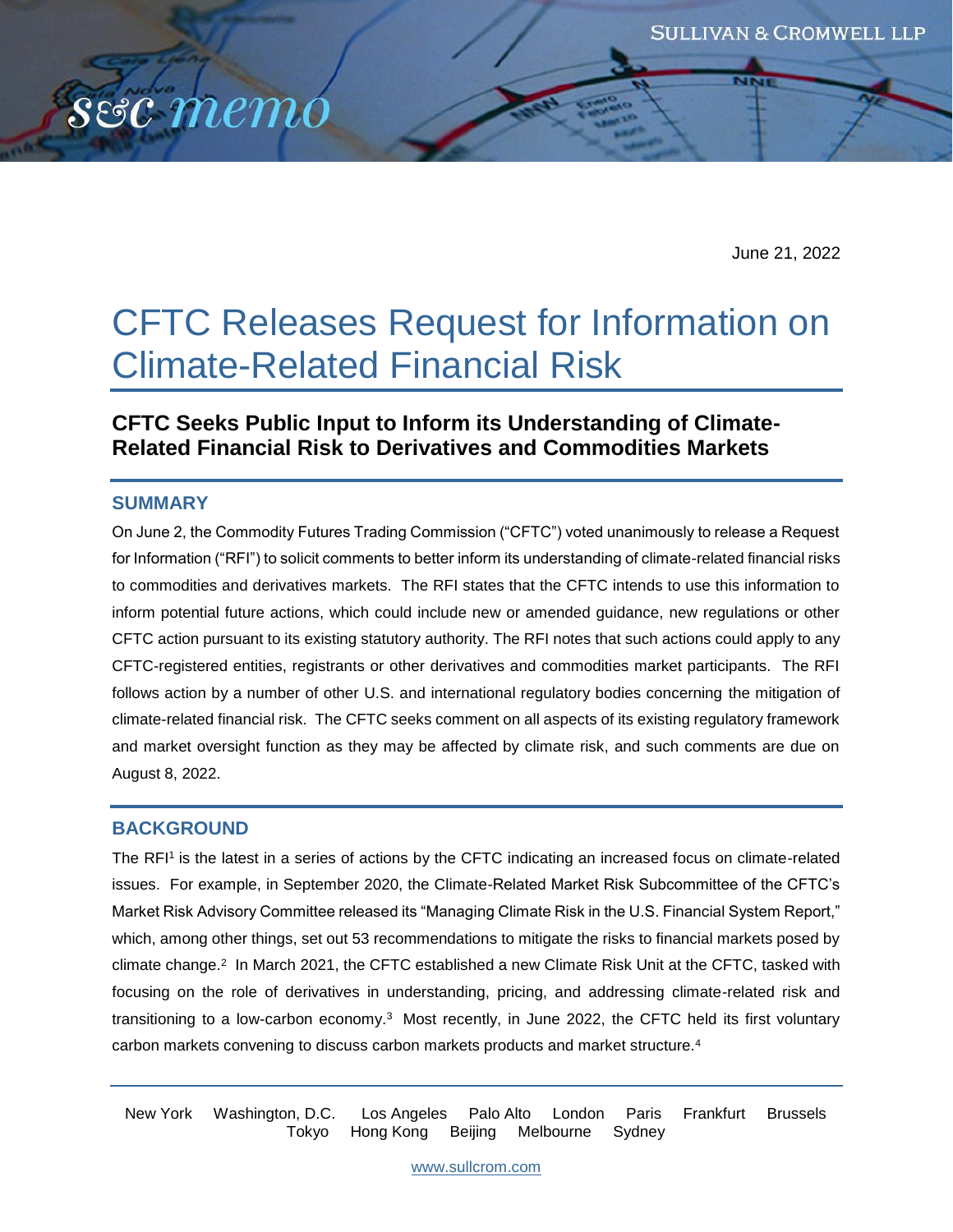The CFTC is also participating in interagency efforts to address climate-related financial risks. For example, on May, 20, 2021, President Biden signed Executive Order 14030 on Climate-Related Financial Risk ("Executive Order 14030"), which detailed a whole-of-government strategy for reducing climate-related financial risk.<sup>5</sup> Section 3 of Executive Order 14030 specifically directs the Financial Stability Oversight Council ("FSOC"), of which the Chairman of the CFTC is a voting member, to consider "assessing, in a detailed and comprehensive manner, the climate-related financial risk, including both physical and transition risks, to the financial stability of the Federal Government and the stability of the U.S. financial system."<sup>6</sup>

## **REQUEST FOR INFORMATION**

In the RFI, the CFTC solicits public feedback on all components of climate-related financial risk as it may relate to registered entities such as derivatives clearing organizations and designated contract markets, other registrants such as swap dealers and futures commission merchants, and other related market participants, as well as the derivatives and underlying commodities markets.<sup>7</sup> In addition to soliciting general feedback, the RFI sets out 34 specific questions spread across 10 categories: (1) Data, (2) Scenario Analysis and Stress Testing, (3) Risk Management, (4) Disclosure, (5) Product Innovation, (6) Voluntary Carbon Markets, (7) Digital Assets, (8) Financially Vulnerable Communities, (9) Public-Private Partnerships/Engagement and (10) Capacity and Coordination.<sup>8</sup>

Examples of questions from these categories include:

- 1. Data: What types of data would be helpful to the Commission in evaluating climate-related financial risk and should the Commission reporting requirements include such information as related to listed products, reported transactions and/or open positions?<sup>9</sup>
- 2. Scenario Analysis and Stress Testing: Are there any climate forecasts, scenarios or other data tools that would be useful for testing purposes and should registered entities and registrants be required to incorporate climate stress tests into their risk management processes?<sup>10</sup>
- 3. Risk Management: How might risk management frameworks need to be modified to address climate-related financial risk and are there ways in which the Commission could amend minimum capital and liquidity requirements or better clarify expectations around such risk management?<sup>11</sup>
- 4. Disclosure: Are there ways in which updated disclosure requirements would be useful in better assessing climate-related risks and should the Commission make specific requirements dependent on the registrant category?<sup>12</sup>
- 5. Product Innovation: What derivatives products are currently used to manage climate-related financial risk, and are there any customer protections, other guardrails or potential innovations that could promote market integrity or impact the derivatives markets?<sup>13</sup>
- 6. Voluntary Carbon Markets: In what ways, if any, could the Commission enhance the integrity of the voluntary carbon markets and should some registration framework be created?<sup>14</sup>
- 7. Digital Assets: Are digital asset markets creating climate-related financial risk and do they offer any mitigating benefits for such risk?<sup>15</sup>
- 8. Financially Vulnerable Communities: What factors are important for the Commission to consider as related to climate-related financial risk and its impact on households and communities as well as financially vulnerable populations in particular?16

-2-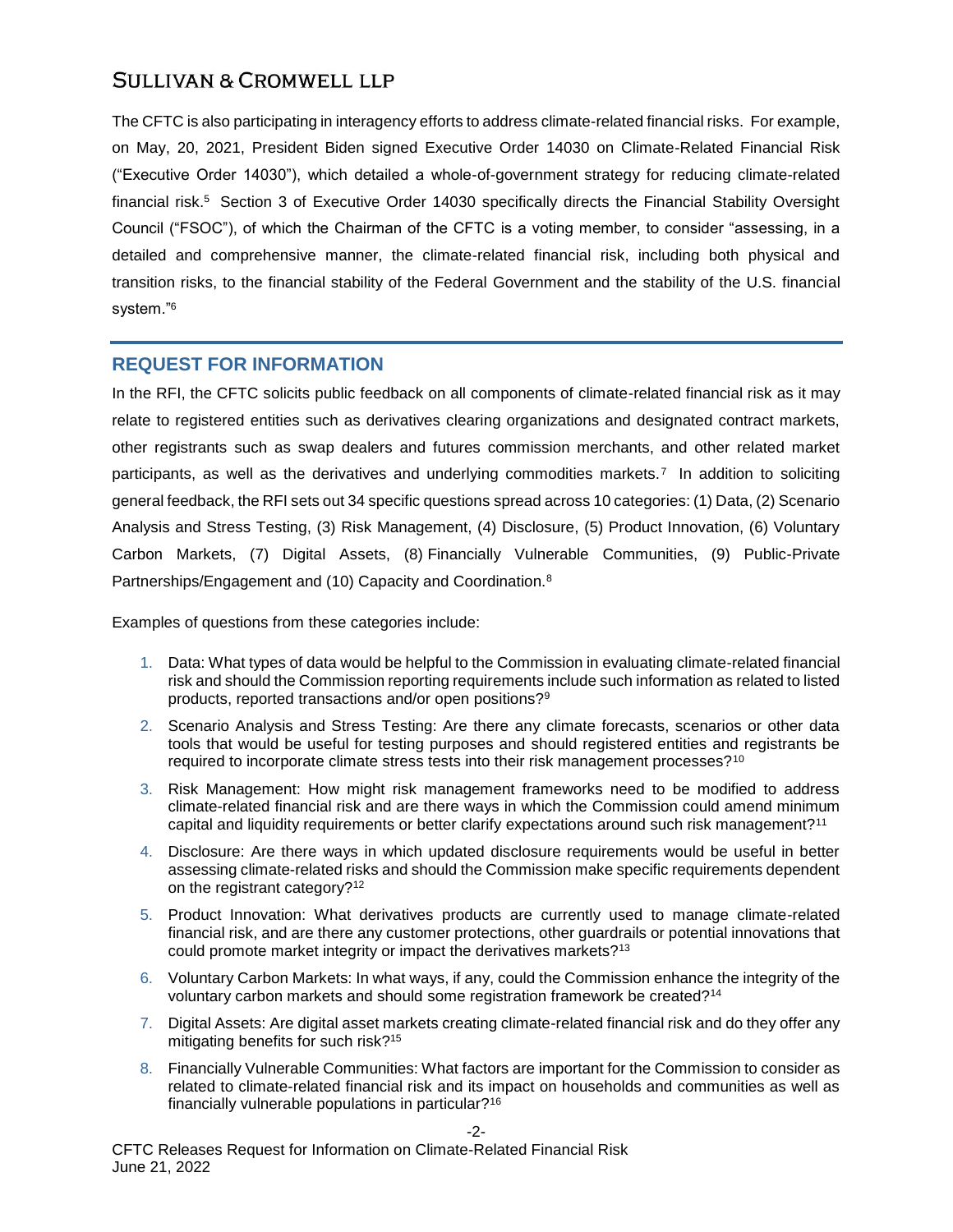- 9. Public-Private Partnerships/Engagement: How should the Commission go about fostering publicprivate partnerships and are there any experts with whom to collaborate with on identifying climate forecasts, scenarios or any other relevant tools to better understand exposure?<sup>17</sup>
- 10. Capacity and Coordination: What should the Commission consider doing in order to expand its ability to deal with climate-related financial risk and should such efforts be coordinated with any other regulatory bodies or international groups?<sup>18</sup>

## **IMPLICATIONS**

The RFI is indicative of the increasing focus that the CFTC and other financial regulators are placing on climate-related financial risks. In the U.S., the SEC recently proposed a rule that would require extensive disclosure of climate-related information by public companies,<sup>19</sup> and each of the Board of Governors of the Federal Reserve System, <sup>20</sup> the Office of the Comptroller of the Currency<sup>21</sup> and the Federal Deposit Insurance Corporation<sup>22</sup> has also taken action (or has indicated that it may take action soon) with respect to climate-related financial risks. Regulators in other jurisdictions and other international regulatory bodies<sup>23</sup> are also advancing climate-related regulatory changes for financial services companies. Though the RFI itself does not require any immediate action by CFTC-registered entities or market participants (beyond potentially providing comments to the CFTC), it is likely that the CFTC will engage in rulemaking, issue guidance or take other action in the near future. Although any such action is likely to take into account the activities of these other regulators, it is possible that the CFTC will ultimately adopt its own unique standards or requirements in addition to those adopted by other regulators.

\* \* \*

Copyright © Sullivan & Cromwell LLP 2022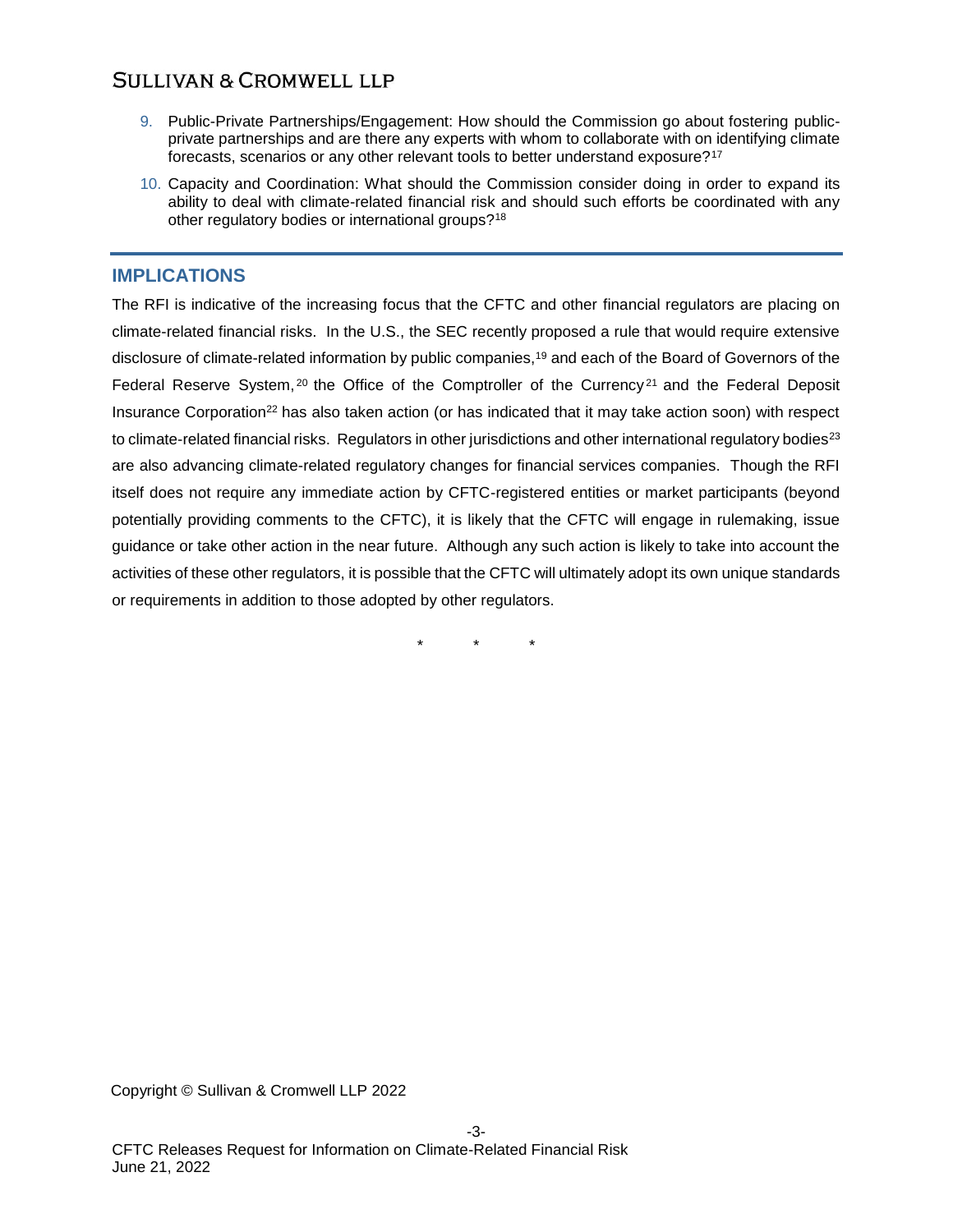#### **ENDNOTES**

- <sup>1</sup> Commodity Futures Trading Commission, *Release Number 8541-22: CFTC Releases Request for Information on Climate-Related Financial Risk* (June 2, 2022), *available at*  [https://www.cftc.gov/PressRoom/PressReleases/8541-22.](https://www.cftc.gov/PressRoom/PressReleases/8541-22)
- <sup>2</sup> *Managing Climate Risk in the U.S. Financial System* (September 9, 2020), *available at*  [https://www.cftc.gov/PressRoom/PressReleases/8234-20.](https://www.cftc.gov/PressRoom/PressReleases/8234-20)
- <sup>3</sup> *CFTC Acting Chairman Behnam Establishes New Climate Risk Unit* (March 17, 2021), *available at*  [https://www.cftc.gov/PressRoom/PressReleases/8368-21.](https://www.cftc.gov/PressRoom/PressReleases/8368-21)
- <sup>4</sup> CFTC Announces Agenda for the June 2nd Voluntary Carbon Markets Convening (June 1, 2022), *available at* [https://www.cftc.gov/PressRoom/PressReleases/8539-22.](https://www.cftc.gov/PressRoom/PressReleases/8539-22)
- <sup>5</sup> *Executive Order Ensuring Responsible Development of Digital Assets* (March 9, 2022), *available at* [https://www.whitehouse.gov/briefing-room/presidential-actions/2022/03/09/executive-order-on](https://www.whitehouse.gov/briefing-room/presidential-actions/2022/03/09/executive-order-on-ensuring-responsible-development-of-digital-assets/)[ensuring-responsible-development-of-digital-assets/.](https://www.whitehouse.gov/briefing-room/presidential-actions/2022/03/09/executive-order-on-ensuring-responsible-development-of-digital-assets/)
- 6 *Id.*
- <sup>7</sup> RFI, *supra* note 1 at 9.
- 8 *Id.* at 9-18.
- 9 *Id.* at 10.
- <sup>10</sup> *Id.* at 11.
- <sup>11</sup> *Id.* at 11-12.
- <sup>12</sup> *Id.* at 12-13.
- <sup>13</sup> *Id.* at 14-15.
- <sup>14</sup> *Id.* at 15.
- $15$  *Id.*
- <sup>16</sup> *Id.* at 15-16.
- <sup>17</sup> *Id.* at 16-17.
- <sup>18</sup> *Id.* at 17.
- $19$  *Id.*
- <sup>20</sup> Speech of Lael Brainard, *Building Climate Scenario Analysis on the Foundations of Economic Research*, 2021 Federal Reserve Stress Testing Research Conference (October 7, 2021), [https://www.federalreserve.gov/newsevents/speech/brainard20211007a.html](https://www.federalreserve.gov/newsevents/speech/brainard20211007a.htm).
- <sup>21</sup> Sullivan & Cromwell, *OCC Seeks Public Feedback on Principles for Climate-Related Financial Risk Management for Large Banks* (December 21, 2021), [https://www.sullcrom.com/files/upload/sc](https://www.sullcrom.com/files/upload/sc-publication-occ-release-and-seeks-feedback-on-principles-for-climate-related-financial-risks-management-for-large-banks.pdf)[publication-occ-release-and-seeks-feedback-on-principles-for-climate-related-financial-risks](https://www.sullcrom.com/files/upload/sc-publication-occ-release-and-seeks-feedback-on-principles-for-climate-related-financial-risks-management-for-large-banks.pdf)[management-for-large-banks.pdf.](https://www.sullcrom.com/files/upload/sc-publication-occ-release-and-seeks-feedback-on-principles-for-climate-related-financial-risks-management-for-large-banks.pdf)
- <sup>22</sup> Federal Deposit Insurance Corporation, *Request for Comment on Statement Principles for Climate-Related Financial Management for Large Financial Institutions* (March 30, 2022), [https://www.fdic.gov/news/financial-institution-letters/2022/fil22013.html.](https://www.fdic.gov/news/financial-institution-letters/2022/fil22013.html)
- <sup>23</sup> E.g., Bank for International Settlements, *Principles for the effective management and supervision of climate-related financial risks* (November 2021), [https://www.bis.org/bcbs/publ/d530.pdf;](https://www.bis.org/bcbs/publ/d530.pdf) Financial Conduct Authority, *FCA's new rules on climate-related disclosures to help investors, clients and consumers* (December 17, 2021), [https://www.fca.org.uk/news/news-stories/new-rules](https://www.fca.org.uk/news/news-stories/new-rules-climate-related-disclosures-help-investors-clients-consumers)[climate-related-disclosures-help-investors-clients-consumers.](https://www.fca.org.uk/news/news-stories/new-rules-climate-related-disclosures-help-investors-clients-consumers)

-4-